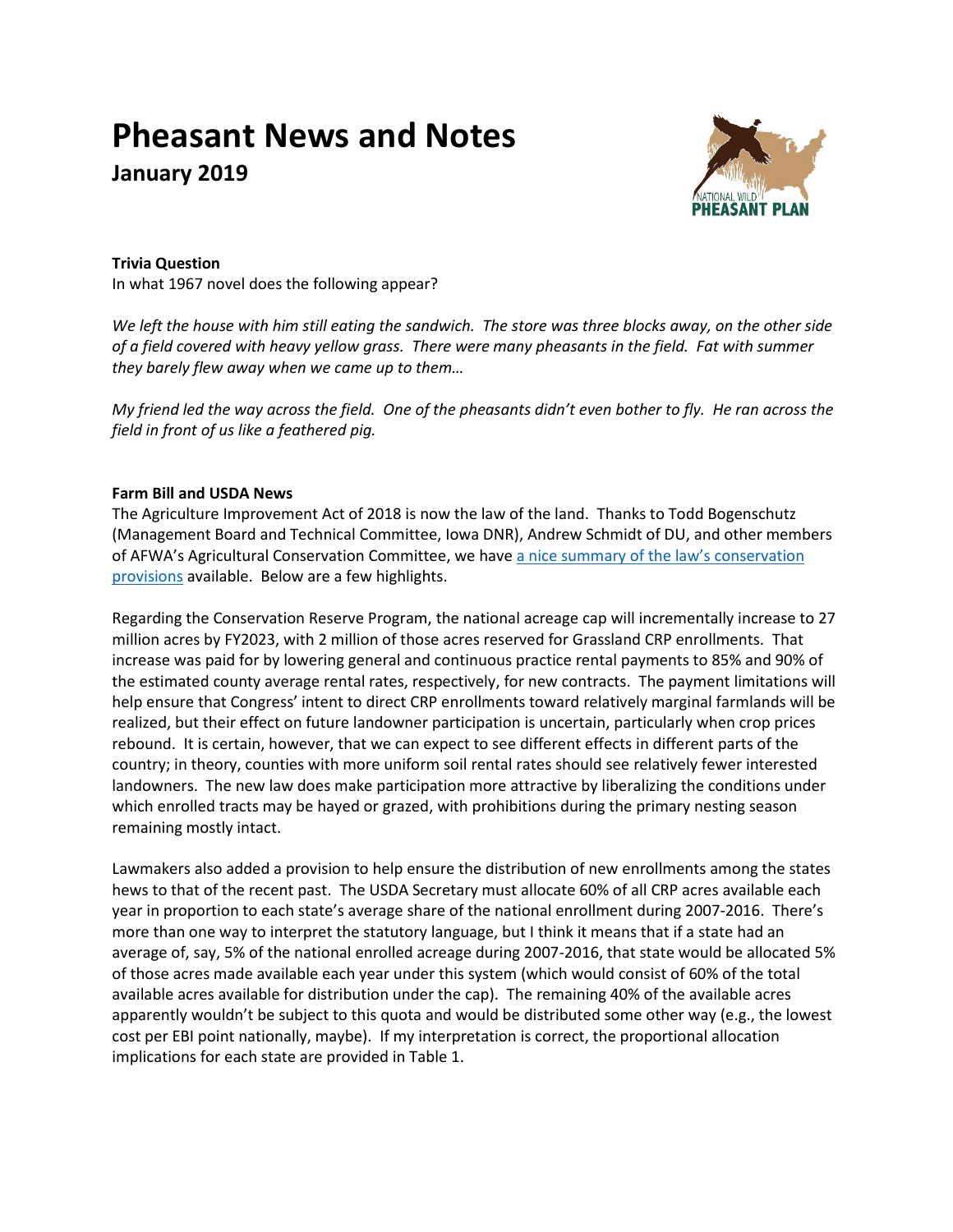|                       |                |                 | Target               |
|-----------------------|----------------|-----------------|----------------------|
|                       |                | Proportion      | allotment per        |
|                       | 2007-2016      | of avg national | 100,000 ac available |
| STATE                 | avg enrollment | enrollment      | nationally           |
|                       |                |                 |                      |
| ALABAMA               | 362,204        | 0.012           | 1,242                |
| ALASKA                | 21,346         | 0.001           | 73                   |
| ARIZONA               |                | 0.000           |                      |
| ARKANSAS              | 239,938        | 0.008           | 823                  |
| CALIFORNIA            | 105,852        | 0.004           | 363                  |
| <b>COLORADO</b>       | 2,124,251      | 0.073           | 7,283                |
| CONNECTICUT           | 126            | 0.000           | 0                    |
| DELAWARE              | 6,366          | 0.000           | 22                   |
| <b>FLORIDA</b>        | 52,244         | 0.002           | 179                  |
| <b>GEORGIA</b>        | 298,857        | 0.010           | 1,025                |
| <b>HAWAII</b>         | 484            | 0.000           | 2                    |
| <b>IDAHO</b>          |                | 0.023           |                      |
|                       | 664,680        |                 | 2,279                |
| <b>ILLINOIS</b>       | 988,488        | 0.034           | 3,389                |
| <b>INDIANA</b>        | 268,958        | 0.009           | 922                  |
| <b>IOWA</b>           | 1,670,072      | 0.057           | 5,726                |
| <b>KANSAS</b>         | 2,594,054      | 0.089           | 8,894                |
| <b>KENTUCKY</b>       | 322,362        | 0.011           | 1,105                |
| LOUISIANA             | 307,641        | 0.011           | 1,055                |
| <b>MAINE</b>          | 14,536         | 0.000           | 50                   |
| MARYLAND              | 74,645         | 0.003           | 256                  |
| MASSACHUSETTS         | 24             | 0.000           | 0                    |
| <b>MICHIGAN</b>       | 208,544        | 0.007           | 715                  |
| MINNESOTA             | 1,476,665      | 0.051           | 5,063                |
| <b>MISSISSIPPI</b>    | 816,099        | 0.028           | 2,798                |
| <b>MISSOURI</b>       | 1,239,369      | 0.042           | 4,249                |
| <b>MONTANA</b>        | 2,401,281      | 0.082           | 8,233                |
| NEBRASKA              | 1,003,252      | 0.034           | 3,440                |
| NEVADA                | 146            | 0.000           | 1                    |
| <b>NEW HAMPSHIRE</b>  | 44             | 0.000           | 0                    |
| <b>NEW JERSEY</b>     | 2,316          | 0.000           | 8                    |
| <b>NEW MEXICO</b>     | 481,973        | 0.017           | 1,652                |
| <b>NEW YORK</b>       | 49,610         | 0.002           | 170                  |
| <b>NORTH CAROLINA</b> | 108,007        | 0.004           | 370                  |
| <b>NORTH DAKOTA</b>   | 2,269,493      | 0.078           | 7,781                |
| OHIO                  | 315,372        | 0.011           | 1,081                |
| OKLAHOMA              | 839,261        | 0.029           | 2,877                |
| OREGON                | 543,946        | 0.019           | 1,865                |
| PENNSYLVANIA          | 196,445        | 0.007           | 674                  |
| PUERTO RICO           | 1,491          | 0.000           | 5                    |
| RHODE ISLAND          | 28             | 0.000           | 0                    |
| SOUTH CAROLINA        | 141,450        | 0.005           | 485                  |
| <b>SOUTH DAKOTA</b>   | 1,116,528      | 0.038           | 3,828                |
| TENNESSEE             | 190,424        | 0.007           | 653                  |
| TEXAS                 | 3,393,750      | 0.116           | 11,635               |
| UTAH                  | 178,155        | 0.006           | 611                  |
| VERMONT               | 2,658          | 0.000           | 9                    |
| VIRGINIA              | 59,377         | 0.002           | 204                  |
| WASHINGTON            | 1,416,326      | 0.049           | 4,856                |
| <b>WEST VIRGINIA</b>  | 5,821          | 0.000           | 20                   |
|                       |                |                 |                      |
| WISCONSIN             | 370,971        | 0.013           | 1,272                |
| <b>WYOMING</b>        | 221,799        | 0.008           | 760                  |
| U.S.                  | 29,167,729     | 1.000           | 100,000              |

## Table 1. Historic (2007-2016) and potential CRP acreage distribution targets by state.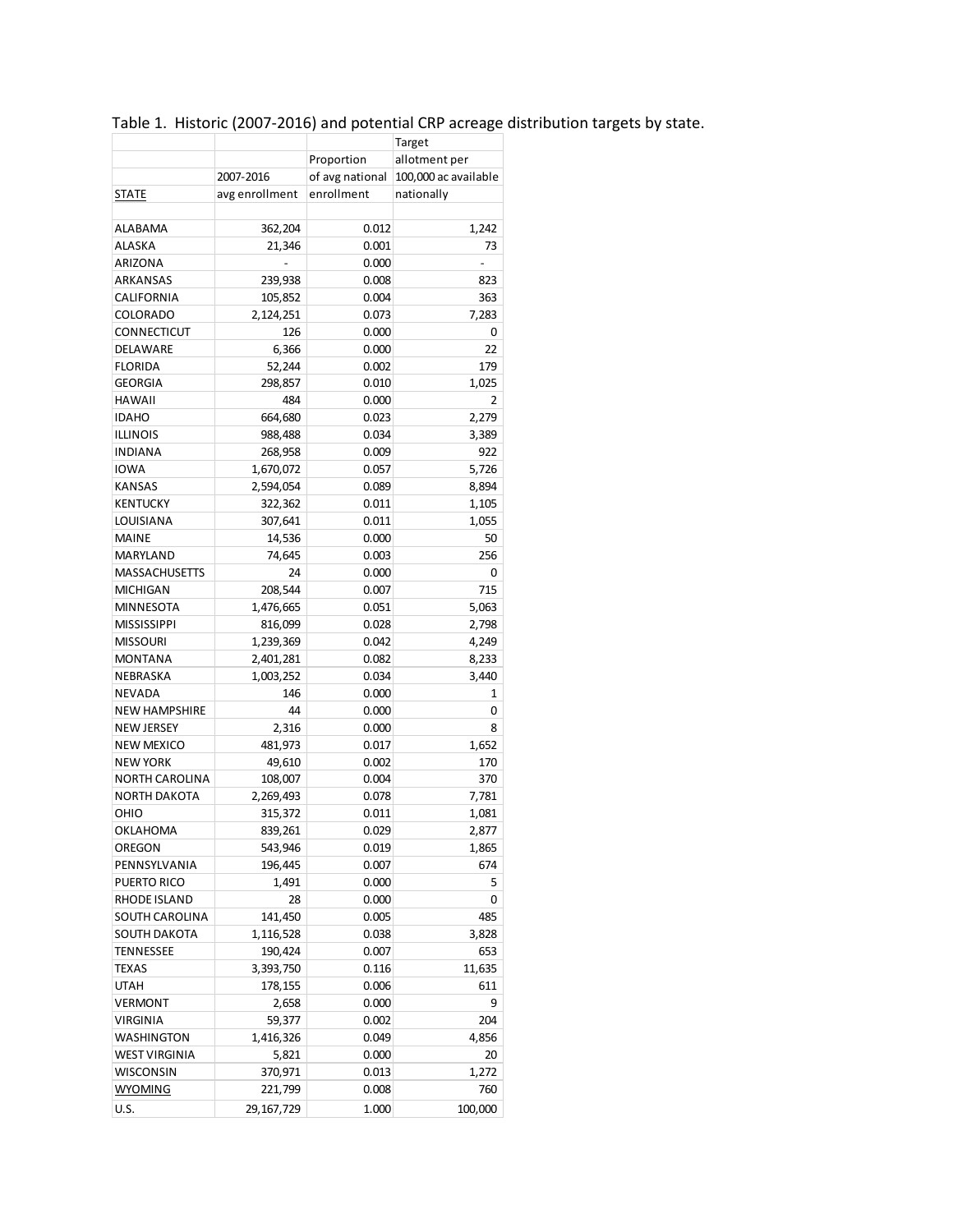Also added into the CRP subtitle was a pilot Soil Health and Income Protection Program (SHIPP), which is essentially a shorter-term (3-5 year contracts), cheaper (annual payments at 50% of county soil rental rates, no cost share for cover establishment), less restrictive (no payment reduction for haying and grazing outside the primary nesting season) version of CRP. The SHIPP pilot is limited to 50,000 acres within the Prairie Pothole states. If you are not fortunate enough to work in a qualifying state, there are still a couple of potential benefits of the pilot for you: 1) a successful and popular initial offering through the pilot will likely mean a more widely available program in the next Farm Bill, and perhaps more importantly, 2) the pilot requires USDA to create a report estimating the conservation value of enrolled land, as well as the estimated savings from reduced commodity title outlays (commodity payments, crop insurance subsidies and payments, etc.). This sort of accounting will, I think, provide a powerful model to assess the benefits of SHIPP and hopefully conservation programs of all types in 2023 and beyond.

To take a peek at what this analysis might show, I updated the chart I presented a few months ago depicting USDA subsidies (as calculated by the [Environmental Working Group](https://farm.ewg.org/) from USDA data) per acre planted or enrolled (as estimated by USDA), assuming SHIPP would cost 50% of what CRP has historically cost on a per-acre basis. (You can read my other caveats about using these dat[a here.](http://nationalpheasantplan.org/wp-content/uploads/2018/08/Pheasant-news-and-notes-Sep-18.pdf))



If these projections come to pass, SHIPP subsidy costs will likely compare favorably to those for several of our common crops, which was no doubt known ahead of time by SHIPP proponents.

Finally, the Voluntary Public Access and Habitat Improvement Program (VPA-HIP) was funded at \$50 million over the life of the 5-year Farm Bill, and application procedures for the funds have been streamlined. Language in the new bill also promotes the use of precision agriculture approaches, cover crops, more diverse crop rotations, and native plants in program seedings.

So in sum, no, we didn't get the 40 million acres of CRP we asked for, but it seems clear that lawmakers did receive the message that more acres of habitat were needed and made an honest effort to respond. Sadly, hope for a larger CRP acreage cap increase seemed to go out the window early on when lawmakers from both parties agreed to keep funding for the conservation title flat at best. This was not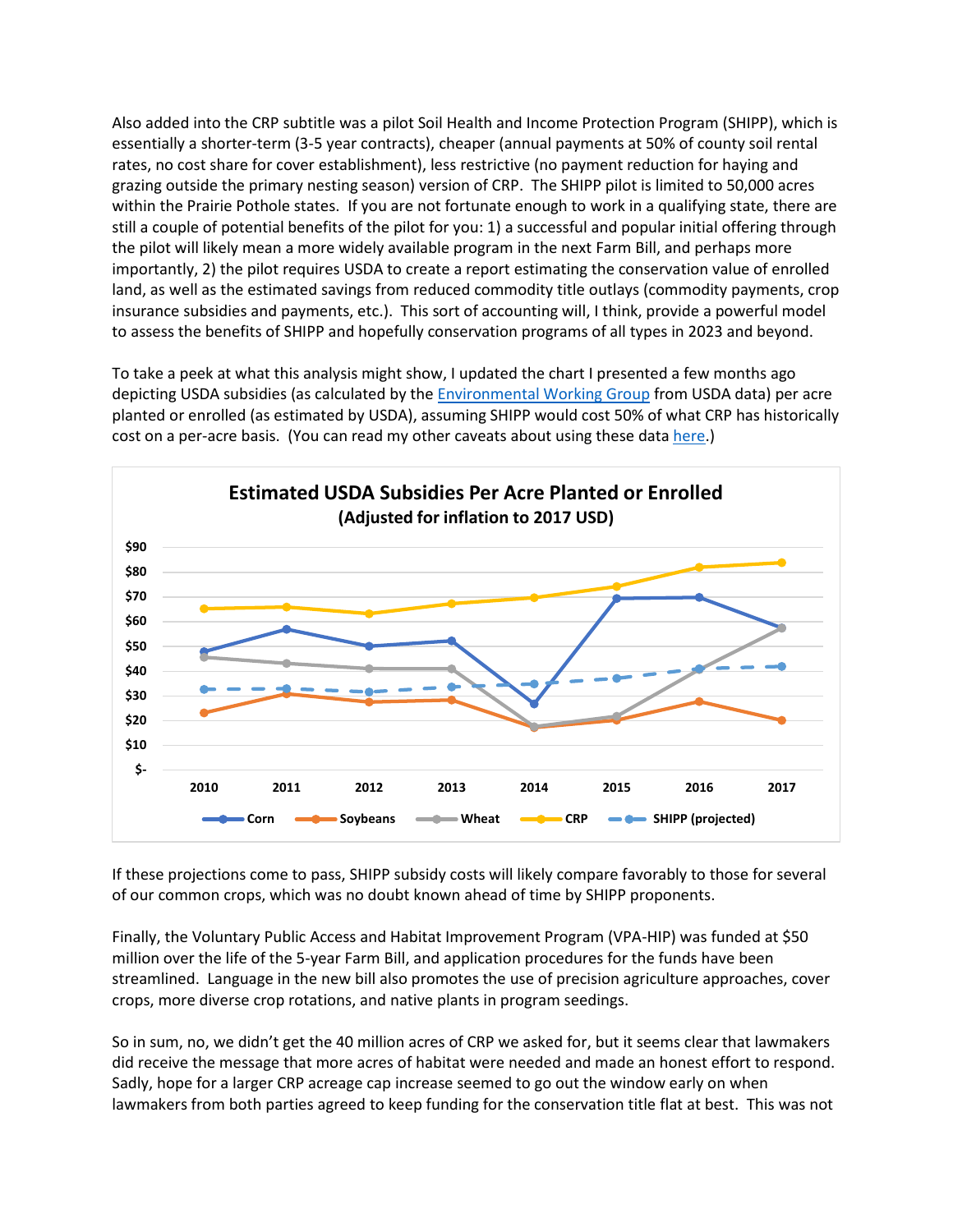surprising given the passage of the costly tax reform law and other budgetary increases that preceded most of the serious Farm Bill deliberations. It's probably unwise to think this flat-at-best funding constraint will change in future farm bills, but hope springs eternal.

Now what? USDA will need to translate provisions in the new law into policies, regulations, and preferences, so we'll need to work with our partners to provide input on these processes. Also, we can anticipate several questions we will be asked prior to the next round of Farm Bill deliberations in 2023; a few that come to mind are:

- 1. Assuming a) SHIPP proves popular with landowners, and b) we can enroll two acres of SHIPP for roughly the same cost as one acre of CRP, does our partnership support trading CRP acres for more SHIPP acres nationally, regionally, or not at all?
- 2. Were states that desired SHIPP enrollments but were not included in the pilot area able to create similar habitats through EQIP or CSP incentive packages at a similar cost, and if so, is this a better approach than trading CRP acres for SHIPP acres?
- 3. Did the new rules on CRP haying and grazing negatively affect pheasant habitats, and if not, can we advocate going further in reducing CRP costs by making it more of a working lands program?
- 4. Has the increased adoption of cover crops a) benefitted pheasants by providing more nesting, brood-rearing, and/or escape habitat, b) been detrimental to pheasants by reducing the availability of waste grain in fall and winter, or c) created a combination of benefits and drawbacks that vary by region and cropping system?
- 5. How can precision agriculture approaches best be used to promote pheasant habitat, and what farm bill provisions can be used to better incentivize those approaches in the future?

The Management Board and Technical Committee will need to discuss which of these (or other) questions are our highest priorities, what new science might be needed to reliably answer them, and how we can best collaborate on solutions by 2022.

## **Notes from Around the Pheasant Range**

Your Plan Coordinator submitted the final proposal for our multi-Joint Venture pheasant habitat modeling project to USDA-FSA last month. At FSA's request, we identified an initial group of states (ND, SD, NE, KS, IA, and MN) to model first, with a second group (MT, CO, OK, NM, and TX) to follow. This will make it easier to show some tangible results earlier in the process and help secure funding in subsequent years. The budget request includes \$25,000 per year to assist participating states with collecting some new crow count data along established Breeding Bird Survey routes (participation by the states is voluntary, of course). We haven't received final word on funding yet, and obviously won't until after the government shutdown is over.

In other news, the Michigan DNR launched a new "Adopt-a-Game-Area" program last month aimed at grassland conservation. Through the program, individuals and organizations can donate money toward grassland conservation projects on selected state-owned areas across the state and receive recognition for their donations through a number of outlets. You can read more about the program [here.](https://www.michigan.gov/dnr/0,4570,7-350-79136_79608_83992-473361--,00.html)

The South Dakota Habitat Conservation Foundation, South Dakota State University, and the USDA's Natural Resources Conservation Service (NRCS) announced the creation of a new \$1 million project entitled "[Every Acre Counts](https://gfp.sd.gov/news/detail/1213/)." The goal of the project is to use precision agriculture approaches to establish conservation uses on marginal croplands, and to document the benefits that subsequently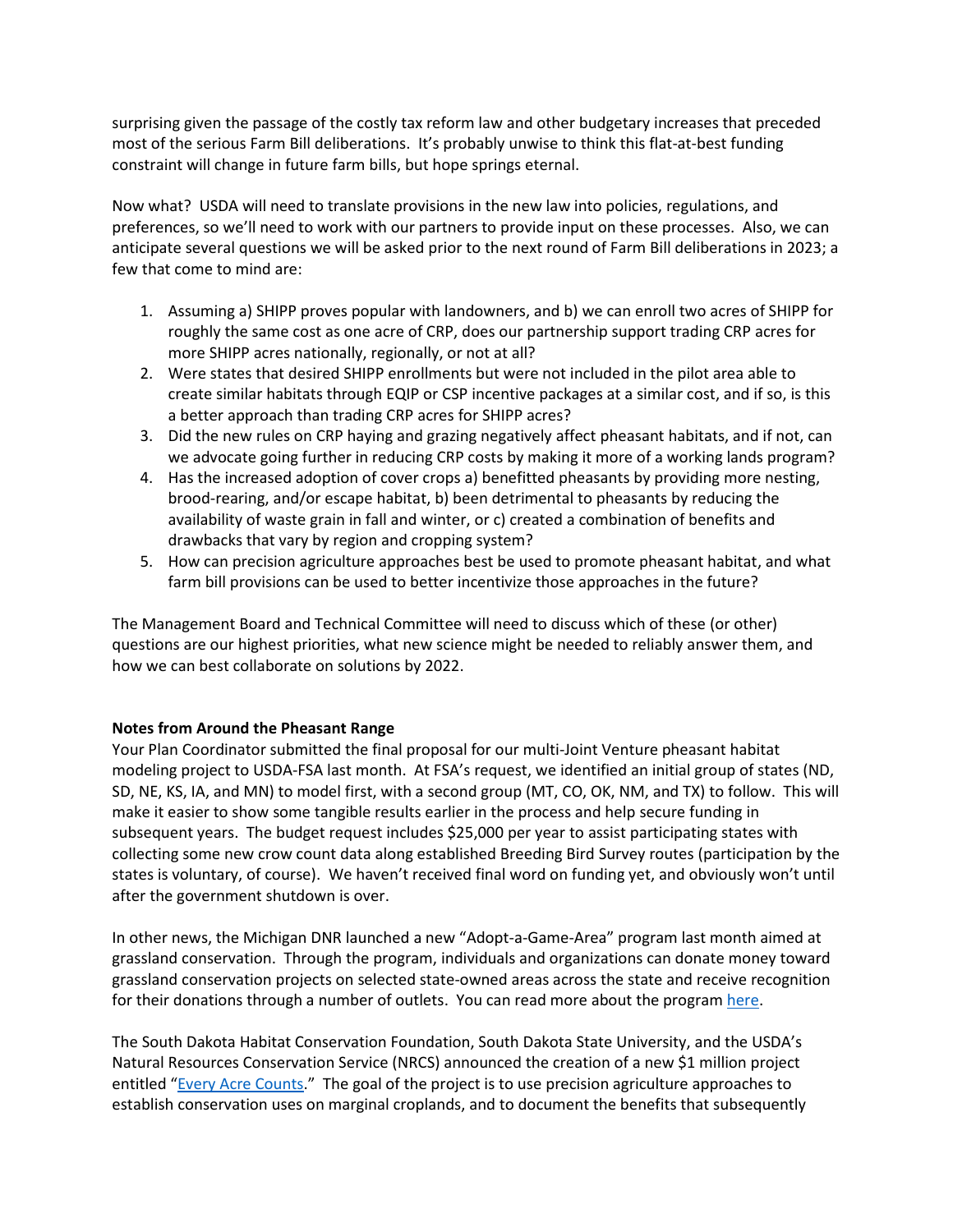accrue. South Dakota Game, Fish and Parks, as well as Pheasants Forever, were also heavily involved in the project's conception. You can watch the public announcement of the projec[t here.](https://www.youtube.com/watch?v=_FSdl2QKbUo)

In R3 news, the Missouri Department of Conservation recently produced a [small game hunting guide](https://huntfish.mdc.mo.gov/sites/default/files/downloads/SmallGameHuntingProspects.pdf) designed for those new to the sport. Looks like a good reference that others could link to.

Finally, Josh Beuth has taken a new position and is no longer Rhode Island's representative on the Technical Committee. No word yet on his replacement. We wish Josh well in his new endeavors.

#### **Pheasants in the Media**

This one is from 2016, but seems appropriate to include given President George H. W. Bush's passing last month:

[Pheasant hunt elicits presidential tale](https://bismarcktribune.com/news/columnists/brian-gehring/pheasant-hunt-elicits-presidential-tale/article_22a05cac-18fe-5dd6-8877-385bd70bf29d.html)

In an even more auspicious small game hunting feat, 41 was the only U.S. President [to claim to have](https://www.forbes.com/sites/monteburke/2018/12/01/george-h-w-bush-was-the-most-sporting-president-in-u-s-history/#52583984220f)  caught [a chipmunk on a flyrod.](https://www.forbes.com/sites/monteburke/2018/12/01/george-h-w-bush-was-the-most-sporting-president-in-u-s-history/#52583984220f) I'm no John Meachum, but that's my guess anyway.

[Pheasants Forever's "](https://pheasantsforever.org/BlogLanding/Blogs/Pheasants-Forever/Podcast-The-Farm-Bill-and-Beyond-Creating-Upland-H.aspx?_cldee=YWhhdWNrQHBoZWFzYW50c2ZvcmV2ZXIub3Jn&recipientid=contact-d35e92655d3de811a833000d3a37cc26-942f0a151a384e56855c8f9b7e418f8e&esid=d6ff6e04-6404-e911-a84a-000d3a37c740)Farm Bill and Beyond" podcast [CRP proponents worry lower payments will hurt East Idaho land conservation](https://www.idahostatejournal.com/news/local/crp-proponents-worry-lower-payments-will-hurt-east-idaho-land/article_dd829bbe-b2db-5c8c-8873-e789485cb799.html) [New Jersey to close state pheasant farm](https://www.nj.com/news/2018/12/nj-has-bred-birds-for-hunting-since-the-1920s-now-the-state-says-its-cheaper-to-buy-them.html) [Current, former Steelers take part in Brett Keisel's annual pheasant hunt](https://247sports.com/nfl/pittsburgh-steelers/Article/Current-former-Steelers-take-part-in-Brett-Keisels-annual-hunt-125041035/) [Currents: a short interview with Pheasants Forever](http://www.startribune.com/currents-howard-vincent-pheasants-forever-chief-executive/502084001/) CEO Howard Vincent [Farm Bill gives birds a boost](https://flatheadbeacon.com/2018/12/19/farm-bill-gives-birds-boost/) [Why we suck at recruiting new hunters, why it matters, and how you can fix it](https://www.outdoorlife.com/why-we-are-losing-hunters-and-how-to-fix-it?src=SOC&dom=fb)

And after only a month in residence, Meghan Markel drops off my favorite princess list, now replaced by Kate Middleton:

[Kate Middleton reportedly went pheasant shooting the day after Meghan Markle, who hates hunting,](https://www.thisisinsider.com/kate-middleton-went-pheasant-shooting-after-meghan-went-home-report-2018-12)  [went home](https://www.thisisinsider.com/kate-middleton-went-pheasant-shooting-after-meghan-went-home-report-2018-12)

## **Recent Literature**

- [Perkins, R., C. W. Boal, and C. B. Dabbert. 2018. Raptor selection of captive reared](https://wildlife.onlinelibrary.wiley.com/doi/abs/10.1002/wsb.925) and released [Galliform birds. Wildlife Society Bulletin 42:713-715.](https://wildlife.onlinelibrary.wiley.com/doi/abs/10.1002/wsb.925)
- [Hohbein, R. R., and C. J. Conway. 2018. Pitfall traps: a review of methods for estimating arthropod](https://wildlife.onlinelibrary.wiley.com/doi/10.1002/wsb.928)  [abundance. Wildlife Society Bulletin](https://wildlife.onlinelibrary.wiley.com/doi/10.1002/wsb.928) 42:597-606.

Blackburn, T. [M., and K. J. Gaston. 2018. Abundance, biomass and energy use of native and alien](https://link.springer.com/article/10.1007%2Fs10530-018-1795-z)  [breeding birds in Britain. Biological Invasions](https://link.springer.com/article/10.1007%2Fs10530-018-1795-z) 20:3563-3573.

[Stamberov, P., C. Zhelev, T. Todorov, S. Ivanova, T. Mehmedov, I. Manev, and E. Taneva. 2018.](https://doi.org/10.2478/alife-2018-0075)  [Epidemiological data on lead tissue concentration in game birds induced by lead pellets.](https://doi.org/10.2478/alife-2018-0075)  [Agriculture for Life, Life for Agriculture Conference Proceedings 1:479-484.](https://doi.org/10.2478/alife-2018-0075)